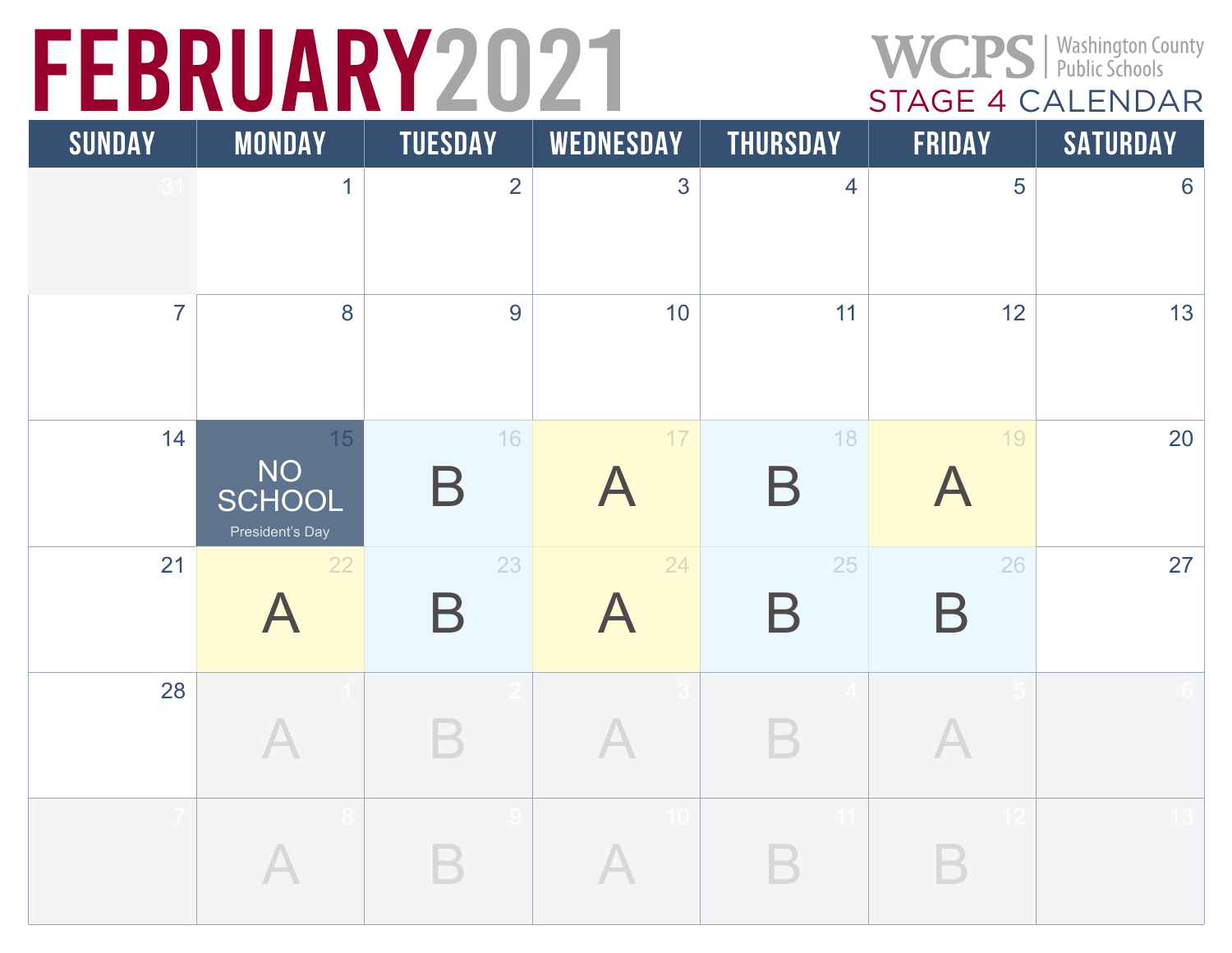# WCPS | Washington County<br>
STAGE 4 CALENDAR

| <b>SUNDAY</b>   | <b>MONDAY</b>                              | <b>TUESDAY</b>                      | WEDNESDAY                       | <b>THURSDAY</b>                                | <b>FRIDAY</b>                              | <b>SATURDAY</b> |
|-----------------|--------------------------------------------|-------------------------------------|---------------------------------|------------------------------------------------|--------------------------------------------|-----------------|
| 28 <sub>1</sub> | A                                          | $\overline{2}$<br>$\bm{\mathsf{B}}$ | 3                               | $\overline{4}$<br>Β                            | 5                                          | 6               |
| $\overline{7}$  | $\delta$<br>$\boldsymbol{\mathsf{A}}$      | 9<br>$\bm{\mathsf{B}}$              | 10                              | 11<br>$\bm{\mathsf{B}}$                        | 12<br>$\bm{\mathsf{B}}$                    | 13              |
| 14              | 15<br>$\boldsymbol{\mathsf{A}}$            | 16<br>$\bm{\mathsf{B}}$             | $17$                            | 18<br>$\mathsf B$                              | 19                                         | 20              |
| 21              | 22<br>$\boldsymbol{\mathsf{A}}$            | 23<br>$\mathsf B$                   | 24                              | 25<br>$\bm{\mathsf{B}}$                        | 26<br>$\mathsf B$                          | 27              |
| 28              | 29<br>$\boldsymbol{\mathsf{A}}$            | 30<br>$\bm{\mathsf{B}}$             | 31<br>$\boldsymbol{\mathsf{A}}$ | <b>NO</b><br><b>SCHOOL</b><br>Professional Day | <b>NO</b><br><b>SCHOOL</b><br>Spring Break |                 |
|                 | <b>NO</b><br><b>SCHOOL</b><br>Spring Break |                                     |                                 |                                                |                                            | 10 <sub>1</sub> |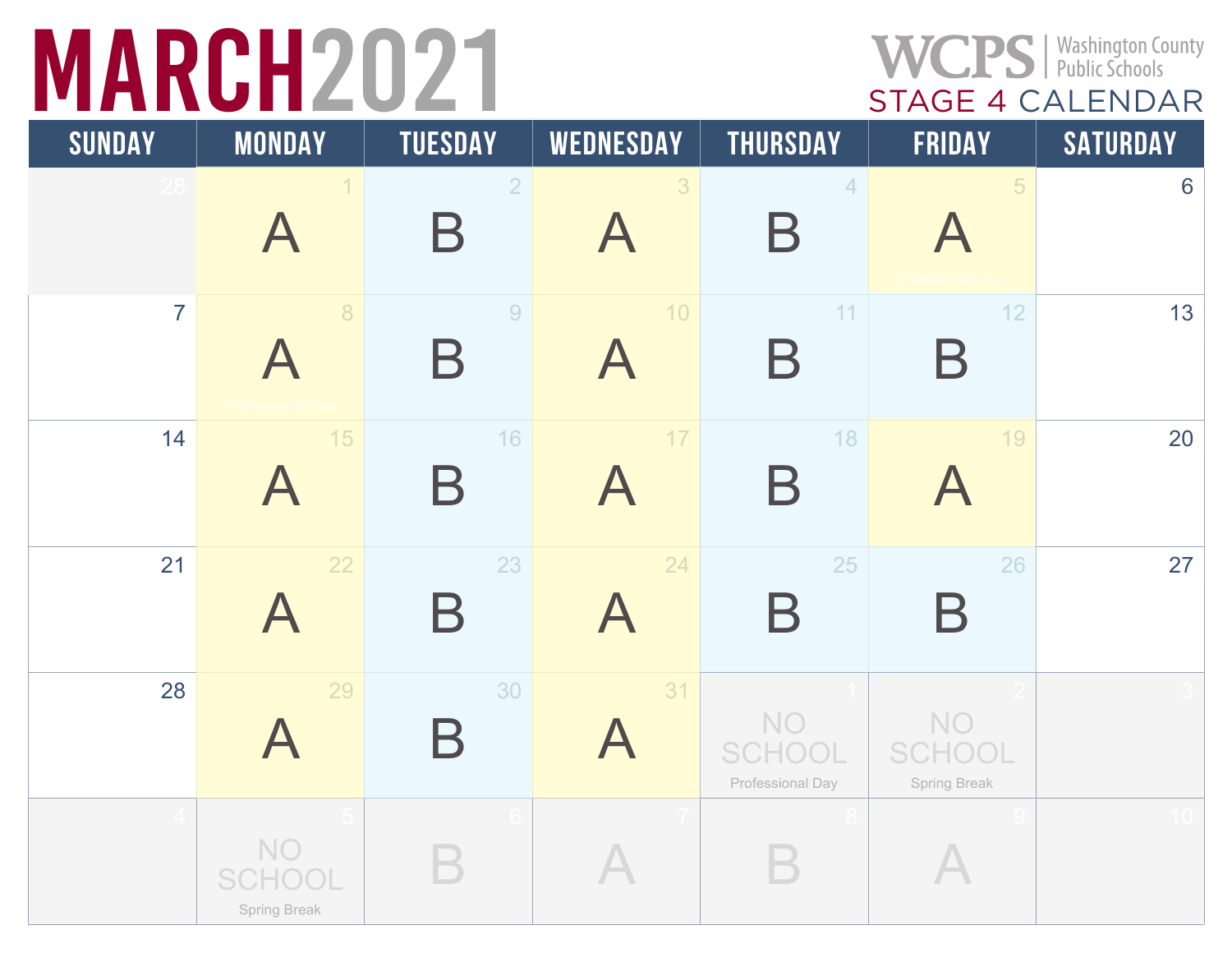# RIL2021 WCPS | Washington County<br>STAGE 4 CALENDAR

| <b>SUNDAY</b>  | <b>MONDAY</b>                                                | <b>TUESDAY</b>                      | <b>WEDNESDAY</b>                | <b>THURSDAY</b>                                       | <b>FRIDAY</b>                                                       | SATURDAY |
|----------------|--------------------------------------------------------------|-------------------------------------|---------------------------------|-------------------------------------------------------|---------------------------------------------------------------------|----------|
|                |                                                              |                                     |                                 | <b>NO</b><br><b>SCHOOL</b><br><b>Professional Day</b> | $\overline{2}$<br><b>NO</b><br><b>SCHOOL</b><br><b>Spring Break</b> | 3        |
| $\overline{4}$ | $\overline{5}$<br><b>NO</b><br><b>SCHOOL</b><br>Spring Break | $6\phantom{a}$<br>$\bm{\mathsf{B}}$ | 7                               | 8<br>$\bm{\mathsf{B}}$                                | $\overline{9}$                                                      | 10       |
| 11             | 12<br>$\blacktriangle$                                       | 13<br>$\bm{\mathsf{B}}$             | 14<br>$\blacktriangle$          | 15<br>$\mathsf B$                                     | 16<br>Β                                                             | 17       |
| 18             | 19<br>A                                                      | 20<br>$\bm{\mathsf{B}}$             | 21<br>$\boldsymbol{\mathsf{A}}$ | 22<br>$\mathsf B$                                     | 23<br>$\blacktriangle$                                              | 24       |
| 25             | 26                                                           | 27<br>$\bm{\mathsf{B}}$             | 28                              | 29<br>$\bm{\mathsf{B}}$                               | 30<br>$\bm{\mathsf{B}}$                                             |          |
|                |                                                              |                                     |                                 |                                                       |                                                                     |          |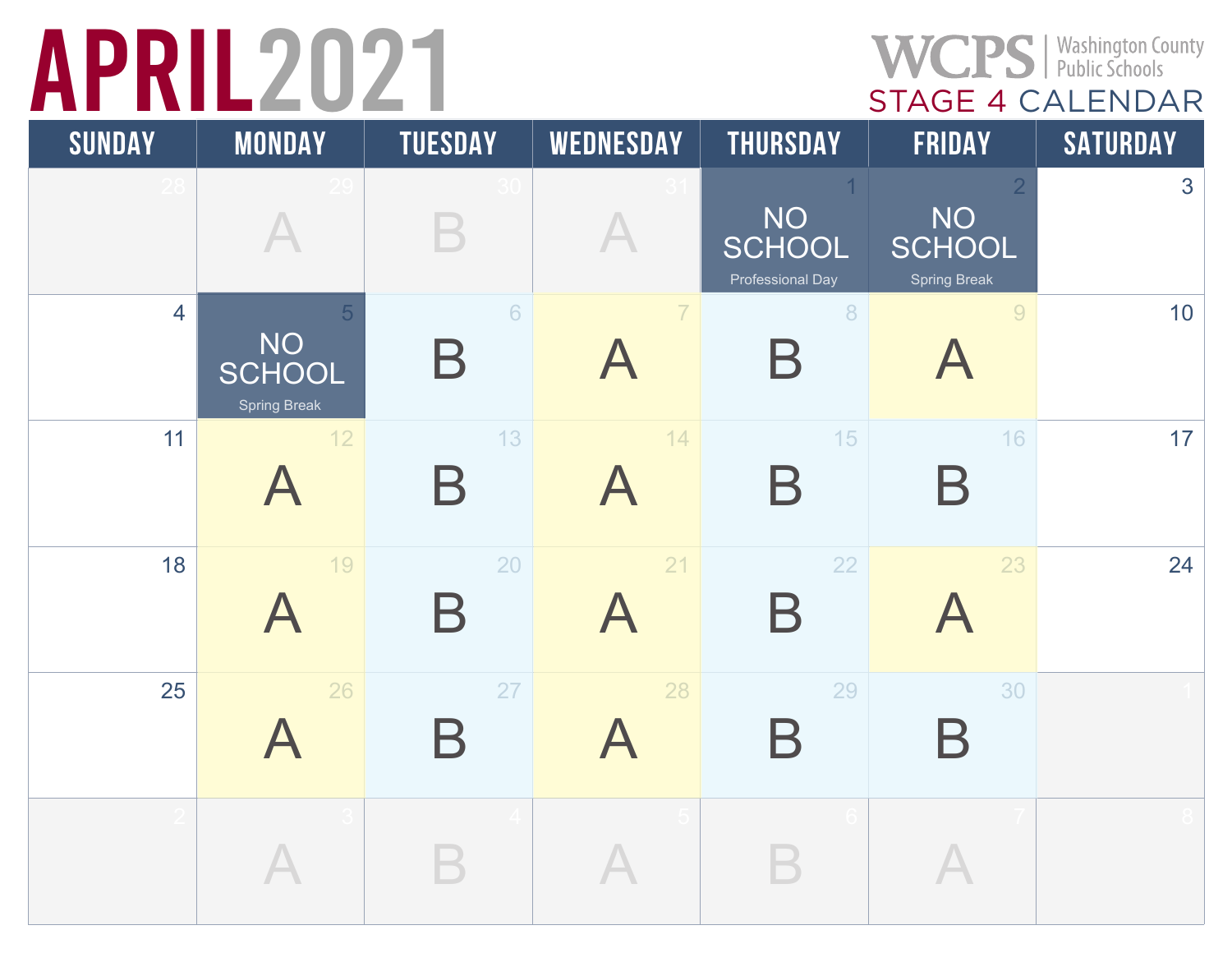#### WCPS | Washington County<br>
STAGE 4 CALENDAR

| <b>SUNDAY</b>  | <b>MONDAY</b>                                    | <b>TUESDAY</b>                      | <b>WEDNESDAY</b>                | <b>THURSDAY</b>                 | <b>FRIDAY</b>                   | <b>SATURDAY</b> |
|----------------|--------------------------------------------------|-------------------------------------|---------------------------------|---------------------------------|---------------------------------|-----------------|
|                |                                                  |                                     |                                 |                                 |                                 | $\mathbf{1}$    |
| $\overline{2}$ | 3<br>$\boldsymbol{\mathsf{A}}$                   | $\overline{4}$<br>$\bm{\mathsf{B}}$ | 5                               | $6\phantom{.}6$<br>$\sf B$      | $\overline{7}$                  | 8               |
| 9              | $10$<br>$\boldsymbol{\mathsf{A}}$                | 11<br>$\mathsf B$                   | 12                              | 13<br>$\bm{\mathsf{B}}$         | 14<br>B                         | 15              |
| 16             | $17$<br>$\boldsymbol{\mathsf{A}}$                | 18<br>$\bm{\mathsf{B}}$             | 19<br>$\boldsymbol{\mathsf{A}}$ | 20<br>$\boldsymbol{\mathsf{B}}$ | 21<br>$\boldsymbol{\mathsf{A}}$ | 22              |
| 23             | 24<br>$\boldsymbol{\mathsf{A}}$                  | 25<br>$\bm{\mathsf{B}}$             | 26                              | 27<br>$\bm{\mathsf{B}}$         | 28<br>$\bm{\mathsf{B}}$         | 29              |
| 30             | 31<br><b>NO</b><br><b>SCHOOL</b><br>Memorial Day |                                     |                                 |                                 |                                 |                 |